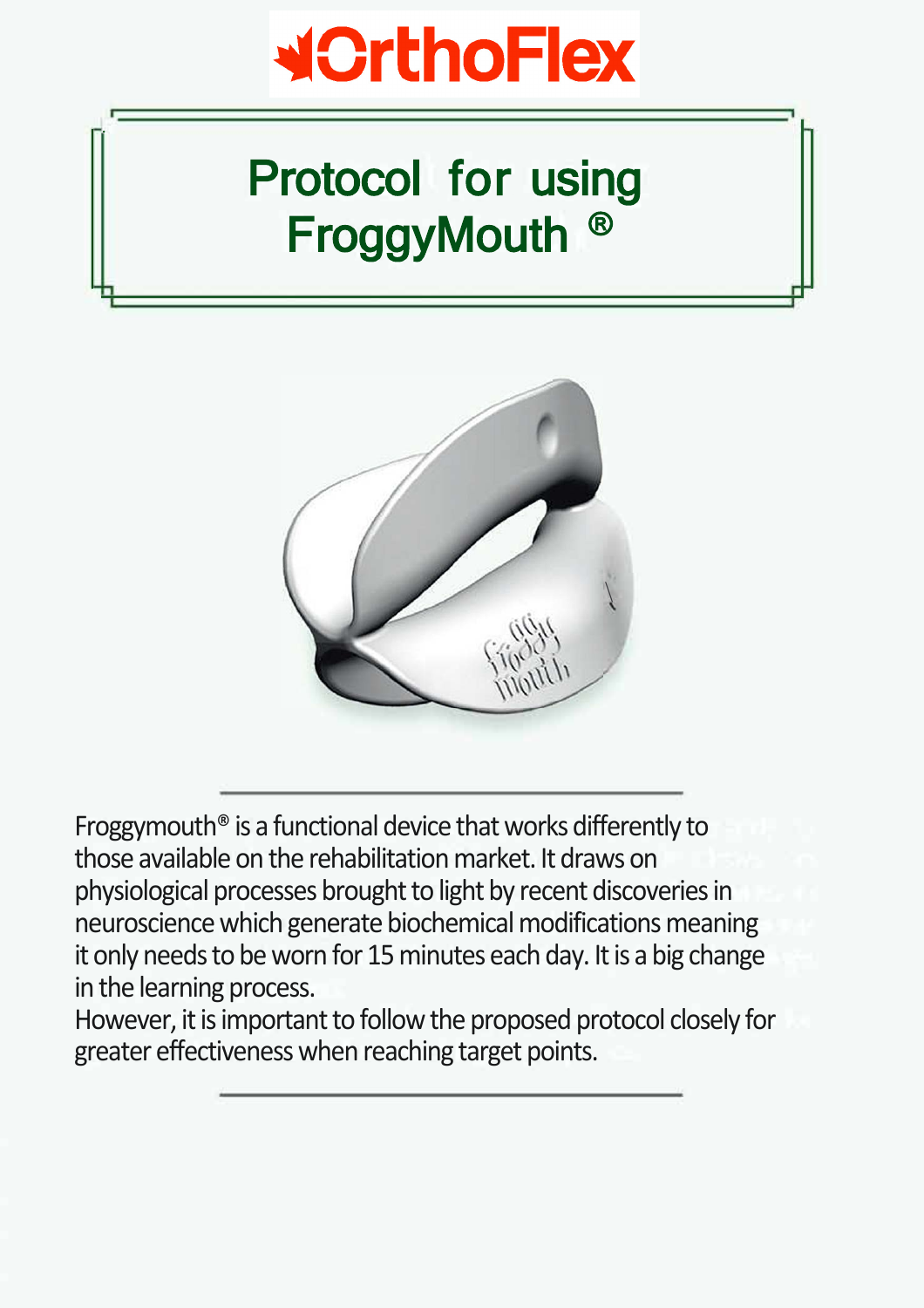### Step 1 : Installing the device

#### What to say and what to do?

Do not give the patient too many instructions when installing the device, except to try to swallow their saliva while watching television for 15 minutes per day, so that their attention is focused entirely on the screen, and their gaze and the lingual plane are horizontal. Books and tablets do not work, as patients are more likely to dribble when the head is tipped forward.

The instructions for wearing Froggymouth are decided by the practitioner according to the progress of the treatment (a large, untreated incisor open bite will prevent the desired outcome).

Froggymouth may be used from the start when treating minor deformities. However, it will still be necessary to ensure that the tongue can find the physiologic references found in normal occlusion.

Froggymouth may also be used in the last phase of treatment to ensure the stability of the results achieved.

For osteopaths and speech therapists, an orthodontic examination will sometimes be required priorto treatment; for example, if there is an excessive open bite.



#### What to look at, what to say?

**Ask** the child if he still drools when wearing the device or if this problem has disappeared. At least one week is required, as the response is often, "I was drooling in the beginning, but not anymore."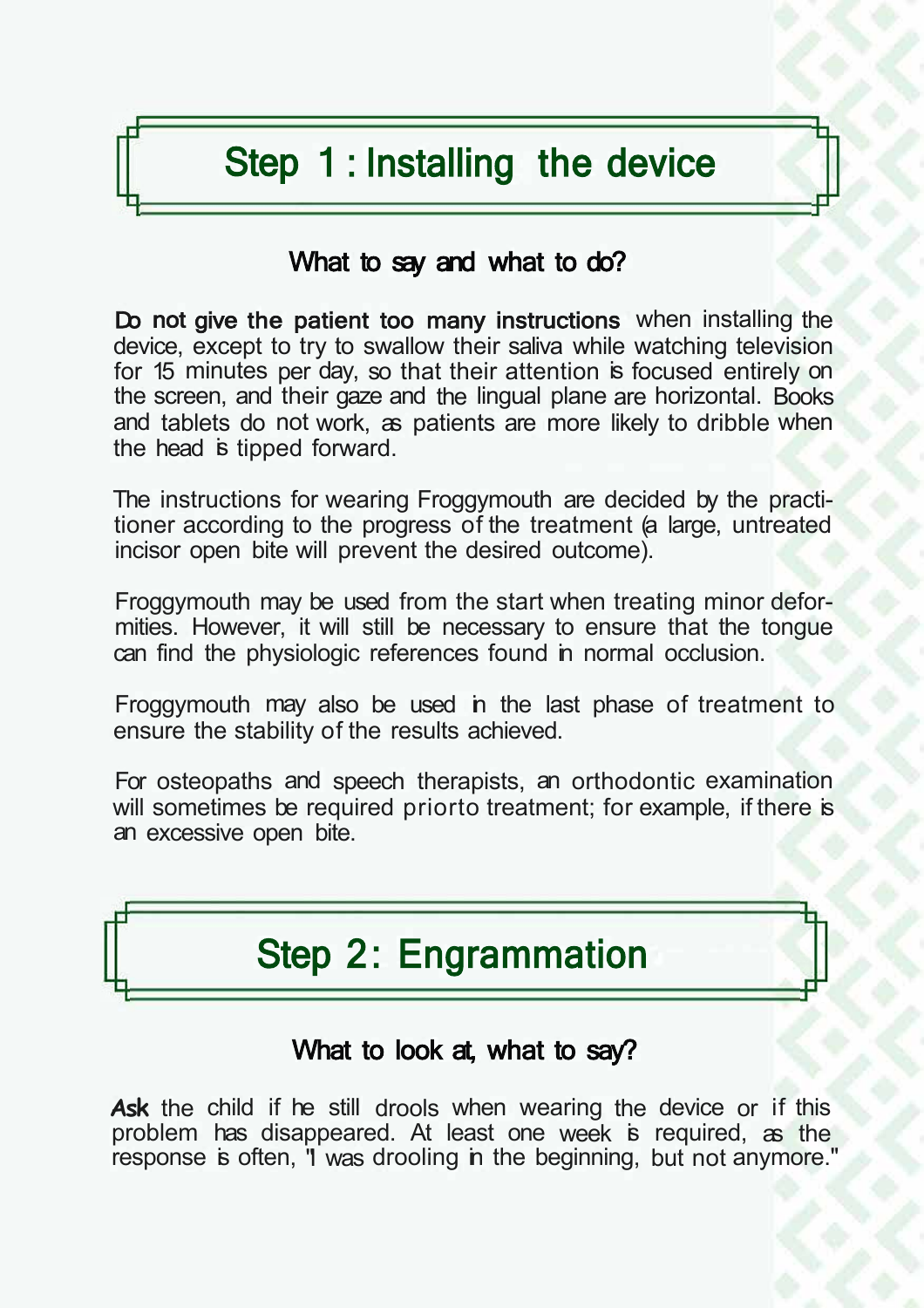In this case, explain to the parents that children, just like computers, have two programs that control swallowing.

**Choosing** the right program requires clicking on the right icon on the computer's desktop. Tightened lips are leading to the old program, while closed teeth and relaxed lips are leading to the new one.

If **the chi Id continues to drool,** he should be made aware that saliva is pushed forward by the tongue, and that normally the lips are then forced to close to avoid dribbling on his or her clothes, and that the saliva has to return to the back of the mouth to be swallowed.

This pathway is complicated when saliva sits in the middle of the mouth and can be sent directly towards the pharynx. can be sent directly towards the pharynx. The styloglossus must be used to achieve the proper sequence.

This particular muscle, which raises the back part of the tongue both upwards and backwards whilst reducing its width, has often never been used.

An intraoral mirror should be pressed downwards behind the lingual line and the patient should be asked to resist this force by pushing the mirror upwards.

**Repeat this exercise two or three times** to create a new motor image. If a positive result is achieved from the second session, parents will be asked to monitor the position of the lips.

It is a lot easier for a child to control his lips than to control the seventeen muscles in the tongue. Three times a day, parents just need to say to the child, "That's right, like that" and "Careful, your lips are tight".

This will be a lot more effective than spending time relearning this step. It will stimulate the cortico-cortical loops in the cerebellum, which correct bad gestures and refine the right sequence.

This last part can be the program for the third session if it takes a little time to involve the styloglossus.